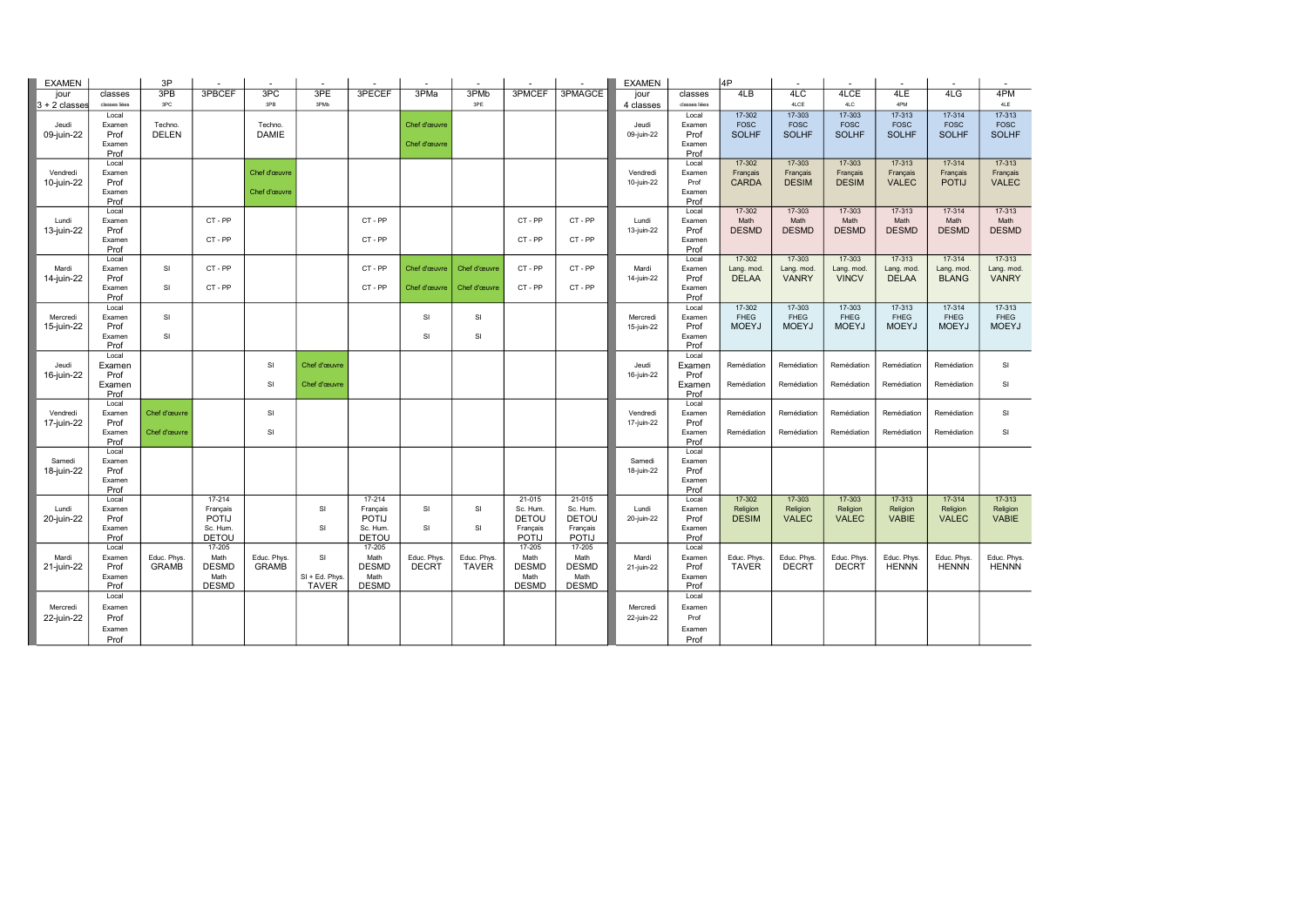| <b>EXAMEN</b>          |                | 6P           |                         |              |              |              |              | <b>EXAMEN</b>          |                | 7P          |             |             |             |             |
|------------------------|----------------|--------------|-------------------------|--------------|--------------|--------------|--------------|------------------------|----------------|-------------|-------------|-------------|-------------|-------------|
| jour                   | classes        | 6LB          | 6LC                     | 6LCE         | 6LE          | 6LG          | 6PME         | jour                   | classes        | 7PB         | 7PC         | 7PE         | 7PG         | 7PS         |
| 3 classes              | classes liées  | 6LC          | 6LB                     | 6LG          | 6PME         | 6LCE         | 6LE          | 2 classes              | classes liées  | 7PC+7PG     | 7PB+7PG     | 7PS         | 7PB+7PC     | 7PE         |
|                        | Local          | $17 - 302$   | 17-302                  | 17-303       | 17-314       | 17-303       | 17-314       |                        | Local          |             |             |             |             |             |
| Jeudi                  | Examen         |              |                         |              |              |              |              | Jeudi                  | Examen         | Stage       | Stage       | Stage       | Stage       | Stage       |
| 09-juin-22             | Prof           |              |                         |              |              |              |              | 09-juin-22             | Prof           |             |             |             |             |             |
|                        | Examen         | Français     | Français                | Français     | Français     | Français     | Français     |                        | Examen         | Stage       | Stage       | Stage       | Stage       | Stage       |
|                        | Prof           | <b>DALNE</b> | <b>DALNE</b>            | <b>DALNE</b> | <b>DALNE</b> | <b>DALNE</b> | <b>DALNE</b> |                        | Prof           |             |             |             |             |             |
|                        | Local          | 17-302       | 17-302                  | 17-303       | 17-314       | 17-303       | 17-314       |                        | Local          |             |             |             |             |             |
| Vendredi               | Examen         |              |                         |              |              |              |              | Vendredi               | Examen         | Stage       | Stage       | Stage       | Stage       | Stage       |
| 10-juin-22             | Prof<br>Examen | <b>FSEE</b>  | <b>FSEE</b>             | <b>FSEE</b>  | <b>FSEE</b>  | <b>FSEE</b>  | <b>FSEE</b>  | 10-juin-22             | Prof<br>Examen | Stage       | Stage       | Stage       | Stage       | Stage       |
|                        | Prof           | <b>DELRS</b> | <b>DELRS</b>            | <b>VANNB</b> | <b>VANNB</b> | <b>VANNB</b> | <b>VANNB</b> |                        | Prof           |             |             |             |             |             |
|                        | Local          | 17-302       | 17-302                  | 17-303       | 17-314       | 17-303       | 17-314       |                        | Local          |             |             |             |             |             |
| Lundi                  | Examen         |              |                         |              |              |              |              | Lundi                  | Examen         | Stage       | Stage       | Stage       | Stage       | Stage       |
| 13-juin-22             | Prof           |              |                         |              |              |              |              | 13-juin-22             | Prof           |             |             |             |             |             |
|                        | Examen         | <b>FOSC</b>  | <b>FOSC</b>             | <b>FOSC</b>  | <b>FOSC</b>  | <b>FOSC</b>  | <b>FOSC</b>  |                        | Examen         | Stage       | Stage       | Stage       | Stage       | Stage       |
|                        | Prof           | <b>LESTE</b> | <b>LESTE</b>            | <b>LESTE</b> | <b>LESTE</b> | <b>LESTE</b> | <b>LESTE</b> |                        | Prof           |             |             |             |             |             |
|                        | Local          | 17-302       | 17-302                  | 17-303       | 17-314       | 17-303       | 17-314       |                        | Local          |             |             |             |             |             |
| Mardi                  | Examen         |              |                         |              |              |              |              | Mardi                  | Examen         | Stage       | Stage       | Stage       | Stage       | Stage       |
| 14-juin-22             | Prof           |              |                         |              |              |              |              | 14-juin-22             | Prof           |             |             |             |             |             |
|                        | Examen         | Math         | Math                    | Math         | Math         | Math         | Math         |                        | Examen         | Stage       | Stage       | Stage       | Stage       | Stage       |
|                        | Prof           | <b>BAUDA</b> | <b>BAUDA</b>            | <b>BAUDA</b> | <b>BAUDA</b> | <b>BAUDA</b> | <b>BAUDA</b> |                        | Prof           |             |             |             |             |             |
|                        | Local          | 17-302       | 17-302                  | 17-303       | 17-314       | 17-303       | 17-314       |                        | Local          |             |             |             |             |             |
| Mercredi<br>15-juin-22 | Examen<br>Prof |              |                         |              |              |              |              | Mercredi<br>15-juin-22 | Examen<br>Prof | Stage       | Stage       | Stage       | Stage       | Stage       |
|                        | Examen         | <b>FHEG</b>  | <b>FHEG</b>             | <b>FHEG</b>  | <b>FHEG</b>  | <b>FHEG</b>  | <b>FHEG</b>  |                        | Examen         | Stage       | Stage       | Stage       | Stage       | Stage       |
|                        | Prof           | <b>BERTO</b> | <b>BERTO</b>            | <b>BERTO</b> | <b>BERTO</b> | <b>BERTO</b> | <b>BERTO</b> |                        | Prof           |             |             |             |             |             |
|                        | Local          |              |                         |              |              |              |              |                        | Local          | 21-202      | 21-202      | 21-203      | 21-202      | 21-203      |
| Jeudi                  | Examen         | Remédiation  | Remédiation             | Cours tech.  | Remédiation  | Remédiation  | SI           | Jeudi                  | Examen         | CESS Franç. | CESS Franç. | CESS Franç. | CESS Franç  | CESS Franç. |
| 16-juin-22             | Prof           |              |                         |              |              |              |              | 16-juin-22             | Prof           | LEVEU       | LEVEU       | LEVEU       | LEVEU       | LEVEU       |
|                        | Examen         | Remédiation  | Remédiation             | Remédiation  | Remédiation  | Remédiation  | SI           |                        | Examen         | CESS Franç. | CESS Franç. | Jury        | CESS Franç. | CESS Franç. |
|                        | Prof           |              |                         |              |              |              |              |                        | Prof           | LEVEU       | LEVEU       |             | LEVEU       | LEVEU       |
|                        | Local          |              |                         |              |              |              |              |                        | Local          |             |             |             |             |             |
| Vendredi               | Examen         | Jury         | Remédiation             | Remédiation  | Remédiation  | Jury         | SI           | Vendredi               | Examen         | Atelier     | Atelier     |             | Atelier     | Atelier     |
| 17-juin-22             | Prof           |              |                         |              |              |              |              | 17-juin-22             | Prof           |             |             |             |             |             |
|                        | Examen         | Jury         | Remédiation             | Remédiation  | Remédiation  | Jury         | SI           |                        | Examen         | Atelier     | Atelier     |             | Atelier     | Atelier     |
|                        | Prof<br>Local  |              |                         |              |              |              |              |                        | Prof<br>Local  |             |             |             |             |             |
| Samedi                 | Examen         |              | Jury                    | Jury         | Jury         |              | Jury         | Samedi                 | Examen         | Jury        | Jury        |             | Jury        |             |
| 18-juin-22             | Prof           |              |                         |              |              |              |              | 18-juin-22             | Prof           |             |             |             |             | Jury        |
|                        | Examen         |              | Jury                    | Jury         | Jury         |              | Jury         |                        | Examen         | Jury        | Jury        |             | Jury        | Jury        |
|                        | Prof           |              |                         |              |              |              |              |                        | Prof           |             |             |             |             |             |
|                        | Local          |              |                         |              |              |              |              |                        | Local          |             |             |             |             |             |
| Lundi                  | Examen         |              | Atelier                 |              |              |              |              | Lundi                  | Examen         | Atelier     | Atelier     | Atelier     |             | Atelier     |
| 20-juin-22             | Prof           |              |                         |              |              |              |              | 20-juin-22             | Prof           |             |             |             |             |             |
|                        | Examen         |              | Atelier                 |              |              |              |              |                        | Examen         | Atelier     | Atelier     | Atelier     |             | Atelier     |
|                        | Prof           |              |                         |              |              |              |              |                        | Prof           |             |             |             |             |             |
|                        | Local          |              |                         |              |              |              |              |                        | Local          |             |             |             |             |             |
| Mardi                  | Examen         | Educ. Phys.  | Educ. Phys.             | Educ. Phys.  | Educ. Phys.  | Educ. Phys   | Educ. Phys.  | Mardi                  | Examen         | Atelier     | Atelier     | Atelier     |             | Atelier     |
| 21-juin-22             | Prof           | <b>GUETH</b> | <b>GUETH</b><br>Atelier | <b>HENNN</b> | <b>HENNN</b> | <b>HENNN</b> | <b>HENNN</b> | 21-juin-22             | Prof           | Atelier     | Atelier     |             |             | Atelier     |
|                        | Examen<br>Prof |              |                         |              |              |              |              |                        | Examen<br>Prof |             |             | Atelier     |             |             |
|                        | Local          |              |                         |              |              |              |              |                        | Local          |             |             |             |             |             |
| Mercredi               | Examen         |              |                         |              |              |              |              | Mercredi               | Examen         |             |             |             |             |             |
| 22-juin-22             | Prof           |              |                         |              |              |              |              | 22-juin-22             | Prof           |             |             |             |             |             |
|                        |                |              |                         |              |              |              |              |                        |                |             |             |             |             |             |
|                        | Examen         |              |                         |              |              |              |              |                        | Examen         |             |             |             |             |             |
|                        | Prof           |              |                         |              |              |              |              |                        | Prof           |             |             |             |             |             |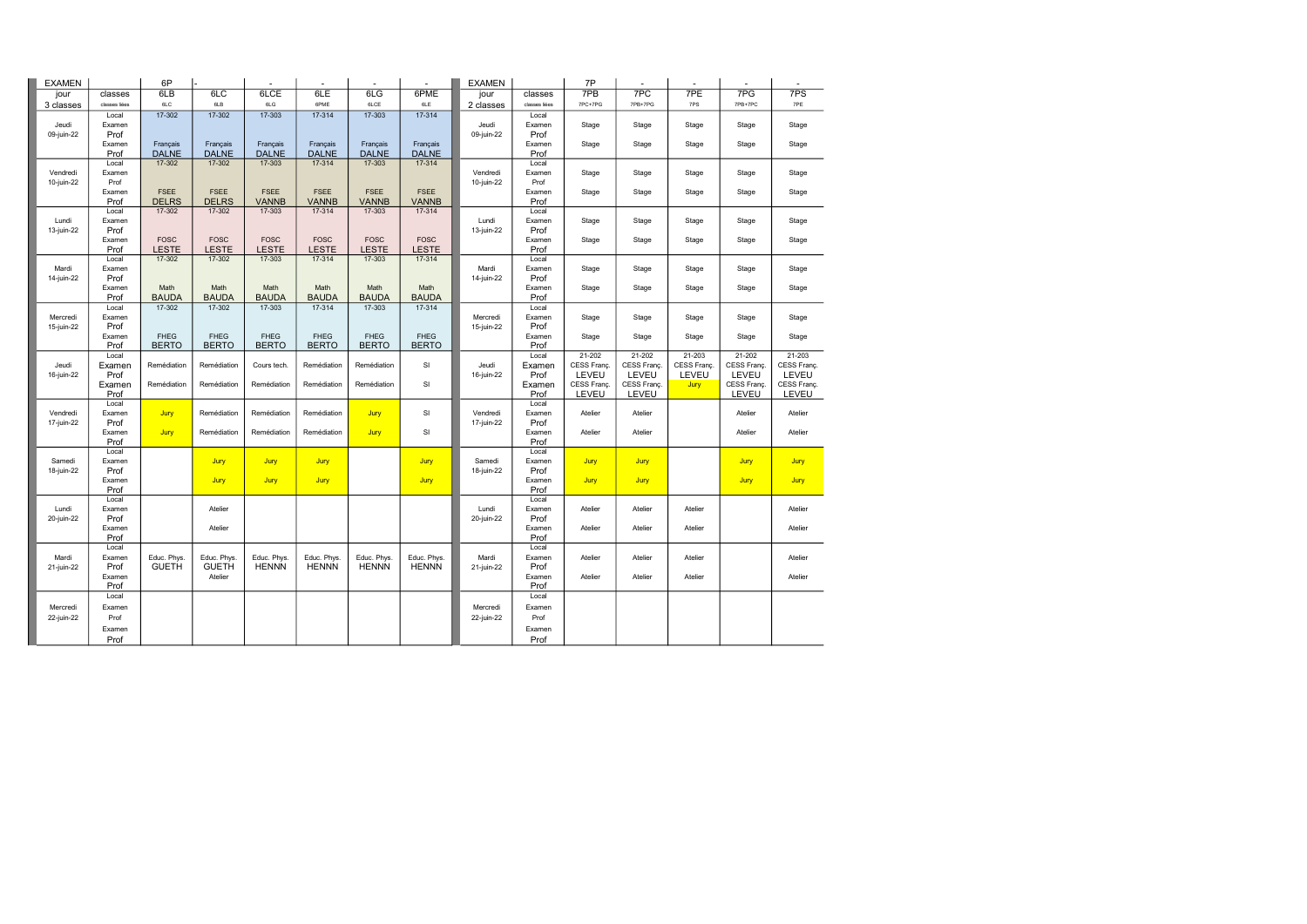| <b>EXAMEN</b>          |                | 3Q                       |                          |                   |                          |                          | <b>EXAMEN</b>          |                 | 4Q                          |                             |                             |                             |                             |                             |
|------------------------|----------------|--------------------------|--------------------------|-------------------|--------------------------|--------------------------|------------------------|-----------------|-----------------------------|-----------------------------|-----------------------------|-----------------------------|-----------------------------|-----------------------------|
| jour                   | classes        | 3QB                      | 3QC                      | 3QEMa             | 3QEMb                    | 3QI                      | jour                   | classes         | 4TQB                        | 4TQC                        | 4TQEM                       | 4EQG                        | 4TQI                        | 4EQM                        |
| 3 classes              | classes liées  | 3QC                      | 3QB                      |                   | 3QI                      | 3QEMb                    | 4 classes              | classes liées   |                             |                             | 4TQI                        | 4EQM                        | 4TQEM                       | 4EQG                        |
|                        | Local          |                          |                          |                   |                          |                          |                        | Local           | 17-214                      | 17-311                      | 17-304                      |                             | 17-304                      |                             |
| Jeudi                  | Examen         | SI                       | SI                       | SI                | SI                       | SI                       | Jeudi                  | Examen          | Franç. Oral                 | Français                    | Français                    |                             | Français                    |                             |
| 09-juin-22             | Prof           |                          |                          |                   |                          |                          | 09-juin-22             | Prof            | POTIJ                       | LEVEU                       | <b>DAELO</b>                |                             | <b>MATOC</b>                |                             |
|                        | Examen         | SI                       | SI                       | <b>SI</b>         | SI                       | SI                       |                        | Examen          | Franç. Oral                 |                             |                             |                             | SI                          |                             |
|                        | Prof<br>Local  |                          |                          |                   |                          |                          |                        | Prof<br>Local   | <b>POTIJ</b><br>17-312      | $17 - 311$                  | 17-304                      | 17-305                      | 17-304                      | 17-305                      |
| Vendredi               | Examen         | SI                       | SI                       | SI                | SI                       | SI                       | Vendredi               | Examen          | Lang. Mod.                  | Lang. Mod.                  | Lang. Mod.                  | Lang. Mod                   | Lang. Mod.                  | Lang. Mod.                  |
| 10-juin-22             | Prof           |                          |                          |                   |                          |                          | 10-juin-22             | Prof            | <b>DELAA</b>                | <b>VANRY</b>                | <b>VINCV</b>                | <b>BLANG</b>                | <b>DELAA</b>                | <b>DELAA</b>                |
|                        | Examen         | SI                       | SI                       | SI                | SI                       | SI                       |                        | Examen          | L. M. Oral                  | L. M. Oral                  | L. M. Oral                  | L. M. Oral                  | L. M. Oral                  | L. M. Oral                  |
|                        | Prof           |                          |                          |                   |                          |                          |                        | Prof            | <b>DELAA</b>                | VANRY                       | <b>VINCV</b>                | <b>BLANG</b>                | <b>DELAA</b>                | <b>DELAA</b>                |
|                        | Local          | 17-204                   | 17-204                   | 17-217            | 17-219                   | 17-219                   |                        | Local           | 17-312                      | 17-311                      | 17-304                      | 17-305                      | 17-304                      | 17-305                      |
| Lundi                  | Examen         | Math                     | Math                     | Math              | Math                     | Math                     | Lundi                  | Examen          | Math                        | Math                        | Math                        | Math                        | Math                        | Math                        |
| 13-juin-22             | Prof           | <b>FLAMM</b>             | <b>FLAMM</b>             | <b>CUVEL</b>      | <b>LETUM</b>             | <b>LETUM</b>             | 13-juin-22             | Prof            | <b>CUVEL</b>                | <b>FLAMM</b>                | <b>CUVEL</b>                | <b>CUVEL</b>                | <b>FLAMM</b>                | <b>FLAMM</b>                |
|                        | Examen         | Math                     | Math                     | Math              | Math                     | Math                     |                        | Examen          | Math                        | Math                        | Math                        | Math                        | Math                        | Math                        |
|                        | Prof           | <b>FLAMM</b>             | <b>FLAMM</b>             | <b>CUVEL</b>      | <b>LETUM</b>             | <b>LETUM</b>             |                        | Prof            | <b>CUVEL</b>                | <b>FLAMM</b>                | <b>CUVEL</b>                | <b>CUVEL</b>                | <b>FLAMM</b>                | <b>FLAMM</b>                |
|                        | Local          | 17-204                   | 17-204                   | 17-217            | 17-219                   | 17-219                   |                        | Local           | 17-312                      | 17-311                      | 17-304                      | 17-305                      | 17-304                      | 17-305                      |
| Mardi                  | Examen         |                          |                          |                   |                          |                          | Mardi                  | Examen          | <b>FHEG</b>                 | <b>FHEG</b>                 | <b>FHEG</b>                 | <b>FHEG</b>                 | <b>FHEG</b>                 | FHEG<br><b>BERTO</b>        |
| 14-juin-22             | Prof<br>Examen | <b>FHEG</b>              | <b>FHEG</b>              | <b>FHEG</b>       | <b>FHEG</b>              | <b>FHEG</b>              | 14-juin-22             | Prof<br>Examen  | <b>MOEYJ</b>                | <b>MOEYJ</b>                | <b>MOEYJ</b>                | <b>BERTO</b>                | <b>MOEYJ</b>                |                             |
|                        | Prof           | <b>MOEYJ</b>             | <b>MOEYJ</b>             | <b>DETOU</b>      | <b>DETOU</b>             | <b>DETOU</b>             |                        | Prof            |                             |                             |                             |                             |                             |                             |
|                        | Local          | 17-204                   | 17-204                   | 17-217            | 17-219                   | 17-219                   |                        | Local           | 17-312                      | 17-311                      | 17-304                      | 17-305                      | 17-304                      | 17-305                      |
| Mercredi               | Examen         |                          |                          |                   |                          |                          | Mercredi               | Examen          | <b>FOSC</b>                 | <b>FOSC</b>                 | <b>FOSC</b>                 | <b>FOSC</b>                 | FOSC                        | <b>FOSC</b>                 |
| 15-juin-22             | Prof           |                          |                          |                   |                          |                          | 15-juin-22             | Prof            | <b>DETOU</b>                | <b>DETOU</b>                | <b>DETOU</b>                | <b>DETOU</b>                | <b>DETOU</b>                | <b>DETOU</b>                |
|                        | Examen         | Religion                 | Religion                 | Religion          | Religion                 | Religion                 |                        | Examen          |                             |                             |                             |                             |                             |                             |
|                        | Prof           | <b>VABIE</b>             | VABIE                    | <b>VABIE</b>      | VABIE                    | <b>VABIE</b>             |                        | Prof            |                             |                             |                             |                             |                             |                             |
|                        | Local          | 17-204                   | 17-204                   | 17-217            | 17-219                   | 17-219                   |                        | Local           | $17 - 312$                  | 17-311                      | 17-304                      | 17-305                      | 17-304                      | 17-305                      |
| Jeudi                  | Examen         |                          |                          |                   |                          |                          | Jeudi                  | Examen          | Religion                    | Religion                    | Religion                    | Religion                    | Religion                    | Religion                    |
| 16-juin-22             | Prof           |                          |                          |                   |                          |                          | 16-juin-22             | Prof            | <b>VABIE</b>                | <b>VABIE</b>                | <b>VABIE</b>                | <b>VABIE</b>                | <b>VABIE</b>                | <b>VABIE</b>                |
|                        | Examen         | <b>FOSC</b>              | <b>FOSC</b>              | <b>FOSC</b>       | <b>FOSC</b>              | <b>FOSC</b>              |                        | Examen          |                             |                             |                             | Franç. Oral                 |                             |                             |
|                        | Prof           | <b>DETOU</b>             | <b>DETOU</b>             | <b>SOLHF</b>      | <b>DETOU</b>             | <b>DETOU</b>             |                        | Prof            |                             |                             |                             | <b>POTIJ</b>                |                             |                             |
|                        | Local          | 21 salle étude           | 21 salle étude           | 21 salle étude    | 17-219                   | 17-219                   |                        | Local           |                             |                             |                             |                             |                             |                             |
| Vendredi<br>17-juin-22 | Examen<br>Prof | Français<br><b>MATOC</b> | Français<br><b>DAELO</b> | Français<br>VACCE | Français<br><b>POTIJ</b> | Français<br><b>POTIJ</b> | Vendredi<br>17-juin-22 | Examen<br>Prof  | Educ. Phys.<br><b>GRAMB</b> | Educ. Phys.<br><b>GRAMB</b> | Educ. Phys.<br><b>GRAMB</b> | Educ. Phys.<br><b>DECRT</b> | Educ. Phys.<br><b>GRAMB</b> | Educ. Phys.<br><b>DECRT</b> |
|                        | Examen         |                          |                          |                   | Français                 | Français                 |                        | Examen          |                             |                             |                             |                             |                             | Franç. Oral                 |
|                        | Prof           |                          |                          | LEVEU             | <b>POTIJ</b>             | <b>POTIJ</b>             |                        | Prof            |                             |                             |                             |                             |                             | POTIJ                       |
|                        | Local          |                          |                          |                   |                          |                          |                        | Local           |                             |                             |                             |                             |                             |                             |
| Samedi                 | Examen         |                          |                          |                   |                          |                          | Samedi                 | Examen          |                             |                             |                             |                             |                             |                             |
| 18-juin-22             | Prof           |                          |                          |                   |                          |                          | 18-juin-22             | Prof            |                             |                             |                             |                             |                             |                             |
|                        | Examen         |                          |                          |                   |                          |                          |                        | Examen          |                             |                             |                             |                             |                             |                             |
|                        | Prof           |                          |                          |                   |                          |                          |                        | Prof            |                             |                             |                             |                             |                             |                             |
|                        | Local          | 17-204                   | 17-204                   | $17 - 217$        | 17-219                   | 17-219                   |                        | Local           |                             |                             |                             |                             |                             |                             |
| Lundi                  | Examen         | Lang. mod.               | Lang. mod.               | Lang. mod.        | Lang. mod.               | Lang. mod.               | Lundi                  | Examen          | SI                          | SI                          | SI                          | Revalidation                | SI                          | Remédiation                 |
| 20-juin-22             | Prof           | <b>BLANG</b>             | <b>DELAA</b>             | <b>VANRY</b>      | <b>DELAA</b>             | <b>BLANG</b>             | 20-juin-22             | Prof            |                             |                             |                             |                             |                             |                             |
|                        | Examen         | L. M. Oral               | L. M. Oral               | L. M. Oral        | L. M. Oral               | L. M. Oral               |                        | Examen          | SI                          | $\mathsf{SI}$               | SI                          | Revalidation                | SI                          | Remédiation                 |
|                        | Prof<br>Local  | <b>BLANG</b>             | <b>DELAA</b>             | <b>VANRY</b>      | <b>DELAA</b>             | <b>BLANG</b>             |                        | Prof            |                             |                             |                             |                             |                             |                             |
| Mardi                  | Examen         | Educ. Phys.              | Educ. Phys.              | Educ. Phys        | Educ. Phys.              | Educ. Phys.              | Mardi                  | Local<br>Examen | SI                          | SI                          | SI                          | Revalidation                | SI                          | Remédiation                 |
| 21-juin-22             | Prof           | <b>TAVER</b>             | <b>TAVER</b>             | <b>GRAMB</b>      | <b>TAVER</b>             | <b>TAVER</b>             | 21-juin-22             | Prof            |                             |                             |                             |                             |                             |                             |
|                        | Examen         |                          |                          |                   |                          |                          |                        | Examen          | SI                          | SI                          | SI                          | Revalidation                | SI                          | Remédiation                 |
|                        | Prof           |                          |                          |                   |                          |                          |                        | Prof            |                             |                             |                             |                             |                             |                             |
|                        | Local          |                          |                          |                   |                          |                          |                        | Local           |                             |                             |                             |                             |                             |                             |
| Mercredi               | Examen         |                          |                          |                   |                          |                          | Mercredi               | Examen          |                             |                             |                             |                             |                             |                             |
| 22-juin-22             | Prof           |                          |                          |                   |                          |                          | 22-juin-22             | Prof            |                             |                             |                             |                             |                             |                             |
|                        | Examen         |                          |                          |                   |                          |                          |                        | Examen          |                             |                             |                             |                             |                             |                             |
|                        | Prof           |                          |                          |                   |                          |                          |                        | Prof            |                             |                             |                             |                             |                             |                             |
|                        |                |                          |                          |                   |                          |                          |                        |                 |                             |                             |                             |                             |                             |                             |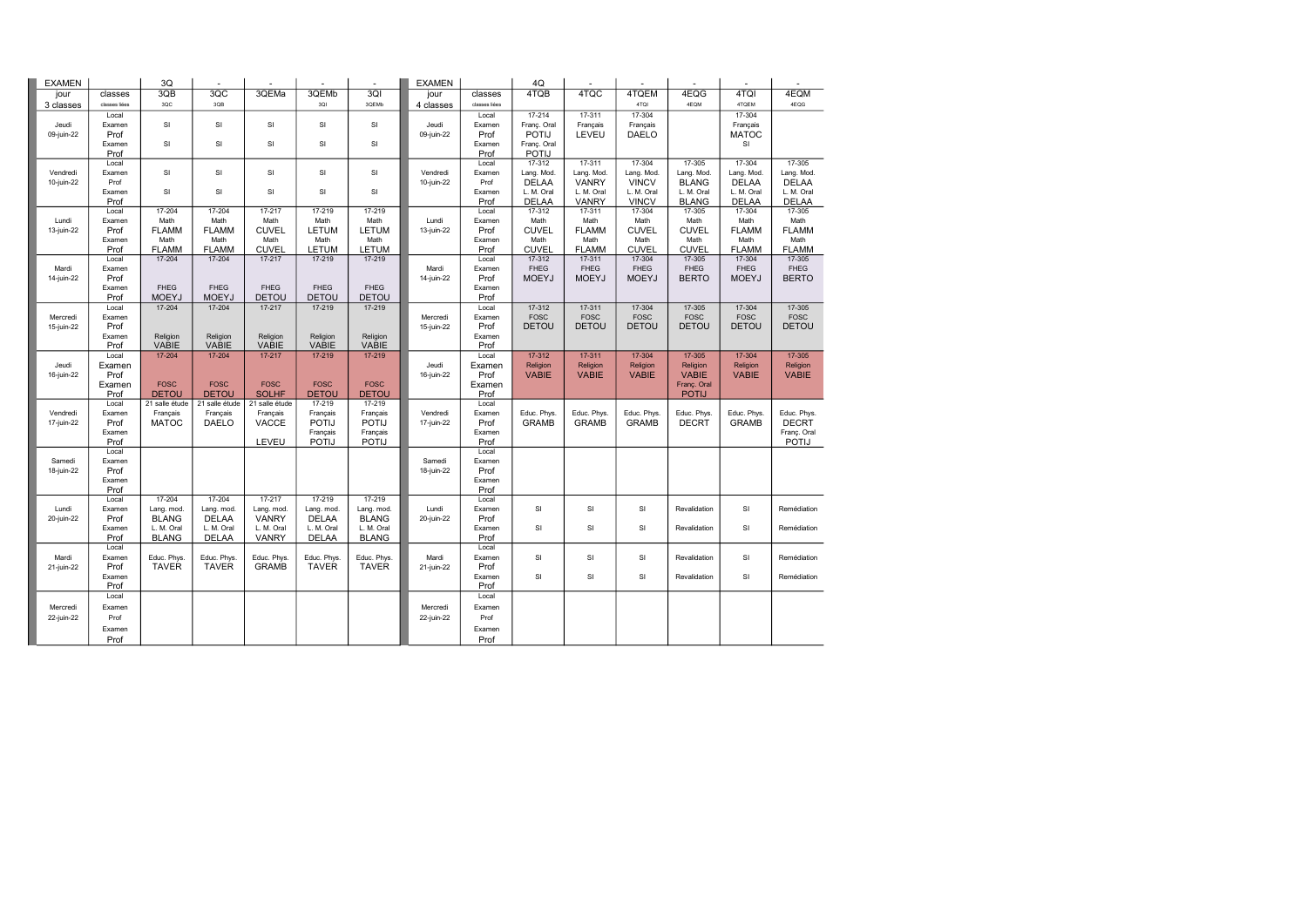| <b>EXAMEN</b> |               | 6Q             |                |              |              |              |              |                | <b>EXAMEN</b> |               | 7Q      |         |             |                                                               |
|---------------|---------------|----------------|----------------|--------------|--------------|--------------|--------------|----------------|---------------|---------------|---------|---------|-------------|---------------------------------------------------------------|
| jour          | classes       | 6TQB           | 6TQE           | 6EQG         | 6TQIFO       | 6TQINF       | 6EQM         | 6TQTPC         | jour          | classes       | 7TQDAOC | 7TQDAOI | 7TQGD       | 7TQIS                                                         |
| 3 classes     | classes liées | 6TQE+6TQTPC    | 6TQB+6TQTPC    | 6EQM         | 6TQINF       | 6TQIFO       | 6EQG         | 6TQB+6TQE      | 1 classe      | classes liées |         |         |             | QDAOI+7TQGD+7TQQDAOC+7TQGD+7TQDAOC+7TQDAOI+7TDAOC+7TQDAOI+7T( |
|               | Local         |                |                |              |              |              |              |                |               | Local         |         |         |             |                                                               |
| Jeudi         | Examen        | SI             | SI             | Remédiation  | SI           | SI           | Remédiation  | SI             | Jeudi         | Examen        | Stage   | Stage   | Stage       | Atelier                                                       |
| 09-juin-22    | Prof          |                |                |              |              |              |              |                | 09-juin-22    | Prof          |         |         |             |                                                               |
|               | Examen        | SI             | SI             | Remédiation  | SI           | SI           | Remédiation  | SI             |               | Examen        | Stage   | Stage   | Stage       | Atelier                                                       |
|               | Prof          |                |                |              |              |              |              |                |               | Prof          |         |         |             |                                                               |
|               | Local         |                |                |              |              |              |              |                |               | Local         |         |         |             |                                                               |
| Vendredi      | Examen        | SI             | SI             | Remédiation  | <b>SI</b>    | SI           | Remédiation  | SI             | Vendredi      | Examen        | Stage   | Stage   | Stage       | Atelier                                                       |
| 10-juin-22    | Prof          |                |                |              |              |              |              |                | 10-juin-22    | Prof          |         |         |             |                                                               |
|               | Examen        | SI             | SI             | Remédiation  | SI           | SI           | Remédiation  | SI             |               | Examen        | Stage   | Stage   | Stage       | Atelier                                                       |
|               | Prof          |                |                |              |              |              |              |                |               | Prof          |         |         |             |                                                               |
|               | Local         | 21 salle étude | 21 salle étude | 16-Justin    | 16-Justin    | 16-Justin    | 16-Justin    | 21 salle étude |               | Local         |         |         |             |                                                               |
| Lundi         | Examen        | Math           | Math           | Math         | Math         | Math         | Math         | Math           | Lundi         | Examen        | Stage   | Stage   | Stage       | Atelier                                                       |
| 13-juin-22    | Prof          | PHILI          | PHILI          | PHILI        | <b>FARVC</b> | <b>LAMEL</b> | PHILI        | PHILI          | 13-juin-22    | Prof          |         |         |             |                                                               |
|               | Examen        | Math           | Math           | Math         |              | Math         | Math         | Math           |               | Examen        | Stage   | Stage   | Stage       | Atelier                                                       |
|               | Prof          | PHILI          | PHILI          | PHILI        |              | LAMEL        | PHILI        | PHILI          |               | Prof          |         |         |             |                                                               |
|               | Local         | 21 salle étude | 21 salle étude | 16-Justin    | 16-Justin    | 16-Justin    | 16-Justin    | 21 salle étude |               | Local         |         |         |             |                                                               |
| Mardi         | Examen        |                |                |              |              |              |              |                | Mardi         | Examen        | Stage   | Stage   | Stage       | Atelier                                                       |
| 14-juin-22    | Prof          |                |                |              |              |              |              |                | 14-juin-22    | Prof          |         |         |             |                                                               |
|               | Examen        | <b>FOSC</b>    | <b>FOSC</b>    | <b>FOSC</b>  | <b>FOSC</b>  | <b>FOSC</b>  | <b>FOSC</b>  | <b>FOSC</b>    |               | Examen        | Stage   | Stage   | Stage       | Atelier                                                       |
|               | Prof          | <b>PILET</b>   | <b>PILET</b>   | <b>PILET</b> | <b>PILET</b> | <b>PILET</b> | <b>PILET</b> | <b>PILET</b>   |               | Prof          |         |         |             |                                                               |
|               | Local         | 21 salle étude | 21 salle étude | 16-Justin    | 16-Justin    | 16-Justin    | 16-Justin    | 21 salle étude |               | Local         |         |         |             |                                                               |
| Mercredi      | Examen        | Lang. mod.     | Lang. mod.     | Lang. mod.   | Lang. mod.   | Lang. mod.   | Lang. mod.   | Lang. mod.     | Mercredi      | Examen        | Stage   | Stage   | Stage       | Atelier                                                       |
| 15-juin-22    | Prof          | DELHA          | <b>CUVEM</b>   | <b>DELHA</b> | <b>CUVEM</b> | <b>DELHA</b> | <b>CUVEM</b> | DELHA          | 15-juin-22    | Prof          |         |         |             |                                                               |
|               | Examen        | L. M. Oral     | L. M. Oral     | L. M. Oral   | L. M. Oral   | L. M. Oral   | L. M. Oral   | L. M. Oral     |               | Examen        | Stage   | Stage   | Stage       | Atelier                                                       |
|               | Prof          | DELHA          | <b>CUVEM</b>   | <b>DELHA</b> | <b>CUVEM</b> | <b>DELHA</b> | <b>CUVEM</b> | <b>DELHA</b>   |               | Prof          |         |         |             |                                                               |
|               | Local         | 21 salle étude | 21 salle étude | 16-Justin    | 16-Justin    | 16-Justin    | 16-Justin    | 21 salle étude |               | Local         |         |         |             |                                                               |
| Jeudi         | Examen        | CESS Franç.    | CESS Franç.    | CESS Franç.  | CESS Franç.  | CESS Franç.  | CESS Franç.  | CESS Franç.    | Jeudi         | Examen        | Stage   | Stage   | Stage       | Atelier                                                       |
| 16-juin-22    | Prof          | VACCE          | <b>VACCE</b>   | <b>MATOC</b> | DAELO        | <b>DAELO</b> | <b>MATOC</b> | <b>VACCE</b>   | 16-juin-22    | Prof          |         |         |             |                                                               |
|               | Examen        | Franç. Oral    | CESS Franç.    | CESS Franç.  | CESS Franç.  | Franç. Oral  | Franç. Oral  | Franç. Oral    |               | Examen        | Stage   | Stage   | Stage       | Atelier                                                       |
|               | Prof<br>Local | <b>VACCE</b>   | <b>VACCE</b>   | <b>MATOC</b> | <b>DAELO</b> | <b>DAELO</b> | <b>MATOC</b> | <b>VACCE</b>   |               | Prof<br>Local |         |         |             |                                                               |
| Vendredi      | Examen        | SI             | Jury           | Jury         | SI           | SI           | Remédiation  | Jury           | Vendredi      | Examen        | Jury    | Stage   | Stage       | Atelier                                                       |
| 17-juin-22    | Prof          |                |                |              |              |              |              |                | 17-juin-22    | Prof          |         |         |             |                                                               |
|               | Examen        | SI             | Jury           | Jury         | SI           | SI           | Remédiation  | Jury           |               | Examen        | Jury    | Stage   | Stage       | Atelier                                                       |
|               | Prof          |                |                |              |              |              |              |                |               | Prof          |         |         |             |                                                               |
|               | Local         |                |                |              |              |              |              |                |               | Local         |         |         |             |                                                               |
| Samedi        | Examen        | Jury           | Jury           |              | Jury         | Jury         | Jury         |                | Samedi        | Examen        |         | Jury    | Jury        | Jury                                                          |
| 18-juin-22    | Prof          |                |                |              |              |              |              |                | 18-juin-22    | Prof          |         |         |             |                                                               |
|               | Examen        | Jury           | Jury           |              | Jury         | Jury         | Jury         |                |               | Examen        |         | Jury    | <b>Jury</b> | Jury                                                          |
|               | Prof          |                |                |              |              |              |              |                |               | Prof          |         |         |             |                                                               |
|               | Local         | 21 salle étude | 21 salle étude | 16-Justin    | 16-Justin    | 16-Justin    | 16-Justin    | 21 salle étude |               | Local         |         |         |             |                                                               |
| Lundi         | Examen        |                |                |              |              |              |              |                | Lundi         | Examen        |         |         |             |                                                               |
| 20-juin-22    | Prof          |                |                |              |              |              |              |                | 20-juin-22    | Prof          |         |         |             |                                                               |
|               | Examen        | <b>FHEG</b>    | <b>FHEG</b>    | <b>FHEG</b>  | <b>FHEG</b>  | <b>FHEG</b>  | <b>FHEG</b>  | <b>FHEG</b>    |               | Examen        |         |         |             |                                                               |
|               | Prof          | <b>HENNF</b>   | <b>HENNF</b>   | <b>HENNF</b> | <b>DAELO</b> | <b>DAELO</b> | <b>HENNF</b> | <b>HENNF</b>   |               | Prof          |         |         |             |                                                               |
|               | Local         | 21 salle étude | 21 salle étude | 16-Justin    | 16-Justin    | 16-Justin    | 16-Justin    | 21 salle étude |               | Local         |         |         |             |                                                               |
| Mardi         | Examen        | <b>FSEE</b>    | <b>FSEE</b>    | <b>FSEE</b>  | <b>FSEE</b>  | <b>FSEE</b>  | <b>FSEE</b>  | <b>FSEE</b>    | Mardi         | Examen        |         |         |             |                                                               |
| 21-juin-22    | Prof          | <b>NIESG</b>   | <b>NIESG</b>   | <b>NIESG</b> | <b>NIESG</b> | <b>NIESG</b> | <b>NIESG</b> | <b>NIESG</b>   | 21-juin-22    | Prof          |         |         |             |                                                               |
|               | Examen        |                | Franç. Oral    | Franç. Oral  | Franç. Oral  |              |              |                |               | Examen        |         |         |             |                                                               |
|               | Prof          |                | VACCE          | <b>MATOC</b> | <b>DAELO</b> |              |              |                |               | Prof          |         |         |             |                                                               |
|               | Local         | 16-Justin      | 16-Justin      | 16-Justin    |              |              | 16-Justin    | 16-Justin      |               | Local         |         |         |             |                                                               |
| Mercredi      | Examen        | Religion       | Religion       | Religion     |              |              | Religion     | Religion       | Mercredi      | Examen        |         |         |             |                                                               |
| 22-juin-22    | Prof          | <b>NTUMB</b>   | <b>NTUMB</b>   | <b>NTUMB</b> |              |              | <b>NTUMB</b> | <b>NTUMB</b>   | 22-juin-22    | Prof          |         |         |             |                                                               |
|               | Examen        |                |                |              |              |              |              |                |               | Examen        |         |         |             |                                                               |
|               | Prof          |                |                |              |              |              |              |                |               | Prof          |         |         |             |                                                               |